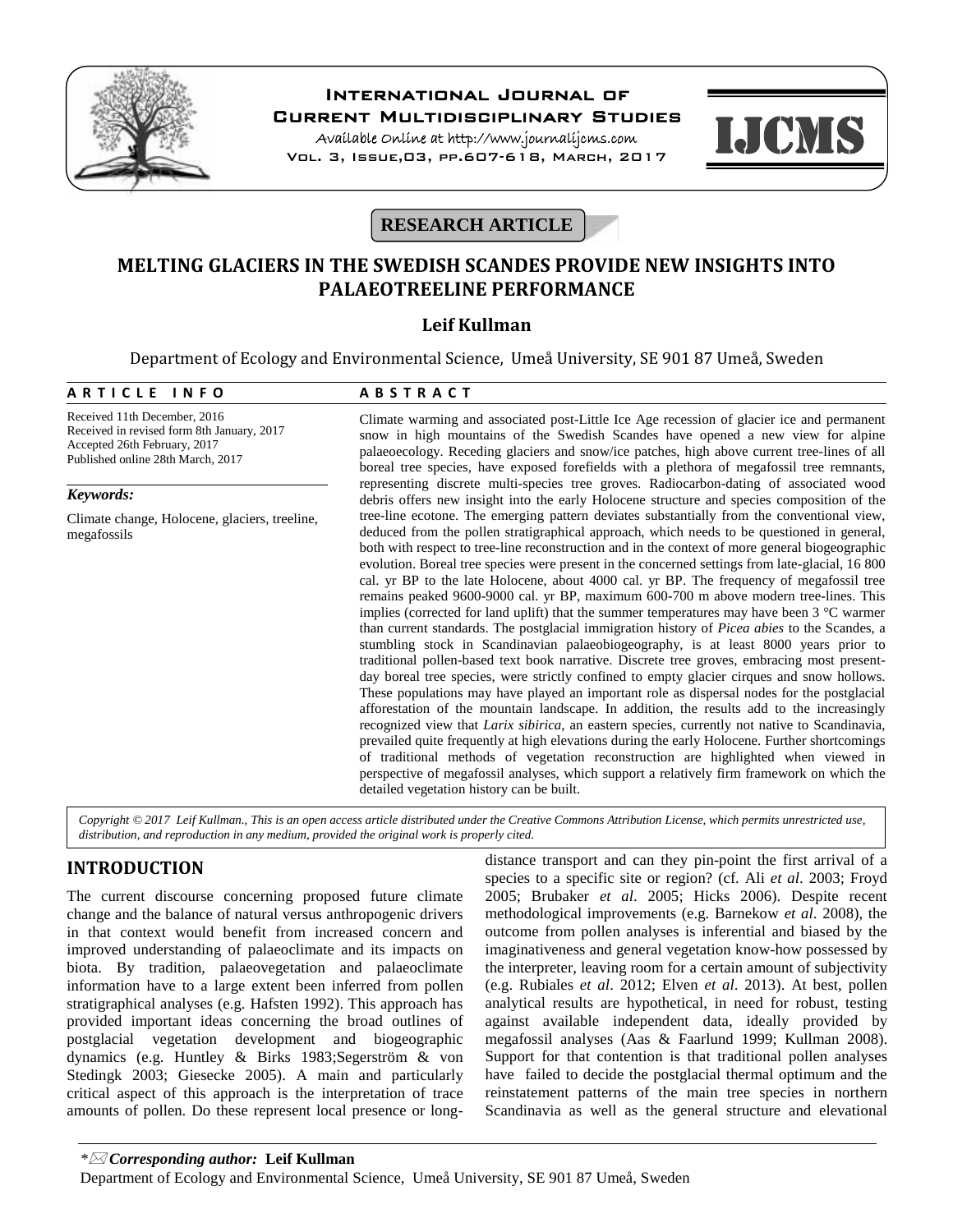differentiation of the early postglacial mountain landscape (e.g. Berglund *et al*. 1996; Seppä *et al*. 2002; Birks *et al*. 2005). Indeed, there are substantial incongruencies between results achieved by pollen analysis and more robust and objective methods (Kullman 2002, 2008; Parducci *et al*. 2012a, b).

The tree-line, a concept much focused on in this study, is defined as the altitude (m a.s.l.) of the uppermost specimen of each tree species, taller than 2 m. The position and structure of the alpine (upper) tree-line is generally considered to be a consequence of thermal deficiency (Körner 2007) and a good climate indicator (Fagre *et al*. 2003; Holtmeier 2003; Nagy 2006; Kullman 2010a, in press). Treeline history may be used for reconstructing past climates and high-mountain vegetation trajectories (Karlén & Kuylenstierna 1996; Kullman 1995, 2008, 2013). This contention is supported by documented treeline responses to climate variability over the past 100 years (Kullman & Öberg 2009), which almost perfectly matches the instrumentally recorded temperature trend. Accordingly, and viewed in more long-term retrospect, it appears that maximum 225 m pine tree-line upshift, recorded for this period has brought it to a higher position than any time during the past 7000 years (Kullman & Kjällgren 2006; Kullman 2013, in press). This circumstance attests to the unusual climate favorability for high-elevation tree growth of the past 100 years or so, which marks a fundamental break in the Neoglacial cooling trend since the mid Holocene. These prior studies are based on radiocarbon-dated megafossils, i.e. tree remains (trunks, twigs, roots)and macrofossils (cones, leaves, needles, bark, stomatae, etc.), recovered in peat deposits, lake sediments and raw humus layers above the current tree-line. Notably, these purported past tree-line positions are of minimum character (cf. Aas & Faarlund 2000; Barnett *et al*. 2001), since effective preservation media, foremost peat, have an upper limit some hundred meters above the current tree-line. In addition, megafossils may have been displaced downslope from their original growth places by gravitational forces. This "minimum aspect"is particularly critical in the case of birch, the wood of which decays relatively rapidly.

During recent years, however, a new avenue of high-alpine palaeoecology has appeared, as a special application of megafossil analysis, with potential to reveal tree-lines closer to their highest postglacial growth positions. The importance of this new source for historical biogeography and palaeoclimatology cannot be overstated. In addition, an opportunity offers to calibrate and test the accuracy of the palynological method of vegetation reconstruction.

This novel methodology, little used by Scandinavian palaeoecologists, draws on fortuitous melt out of alpine glaciers and large snow/ice fields since the 1930s or so (Holmlund 2012) and the exposure of debris wood on forefields of increasingly ice-free glacier cirques. Outside Scandinavia, this source of palaeoenvironmental information has received much attention and provided important new insights (Hormes et al. 2001; Schl chter & Jörin 2004: Koch et *al*. 2007, 2014; Joerin *et al*. 2008; Wiles *et al*. 2008; Ivy-Ochs *et al* 2009; Scapozza *et al*. 2010; Nicolussi & Schlűchter 2012). In the Swedish Scandes analogous palaeoecological studies are quite few and relatively recent (Kullman 2002, 2004b,c; Öberg & Kullman 2011a; Kullman & Öberg 2013,

2015). However, this archive has become much used by archaeologists, coining term "ice patch archaeoecology" providing a plethora of interesting findings concerning human life at high elevations during earlier parts of the Holocene (e.g. Spindler 1995; Farbregd 2009; Nesje *et al*. 2011; Reckin 2013; Rogers *et al*. 2014).

There is little doubt that recent and ongoing glacier recession has opened a new view to the understanding of high-alpine vegetation history. The main objective with this paper is to review the Swedish recoveries, showing their potential to uncover past tree-line positions. In this way recent tree-line and climate change can be evaluated in a proper perspective. A secondary intention is to highlight the incongruencies between the views and interpretations provided by megafossil and pollen analyses, which may open historical biogeography for new views and questions.

#### *Study Areas*

Data are gathered at three extensive high-mountain regions from south to north along the entire Swedish Scandes (Fig. 1). Characteristic features of focused glaciers in theircirques are depicted in Fig. 2. All concerned glaciers (G) and ice patches (IP) have thinned and receded substantially at the lower front during the past 100 years (Lundqvist 1969; Holmlund 2012). Detailed meta-data (geomorphology, climate and vegetation) concerning the individual glaciers, adjacent fore-fields and their performance during the past 100 years or so are provided below (point 1-3)and by Öberg & Kullman (2011a), Kullman & Öberg 2013, 2015. All focused objects are situated well above the uppermost tree-line, which is formed by mountain birch (*Betula pubescens* ssp. *czerepanovii*)*.*A more detailed description of the current tree-line ecotone is provided by Kullman (2010a).Geographical names are given in Swedish and refer to official topographical maps.



**Fig. 1** Location map, showing the three study regions.1. Helags-Sylarna Mts. 2. Tärna Mts. 3. Abisko-Kebnekaise Mts.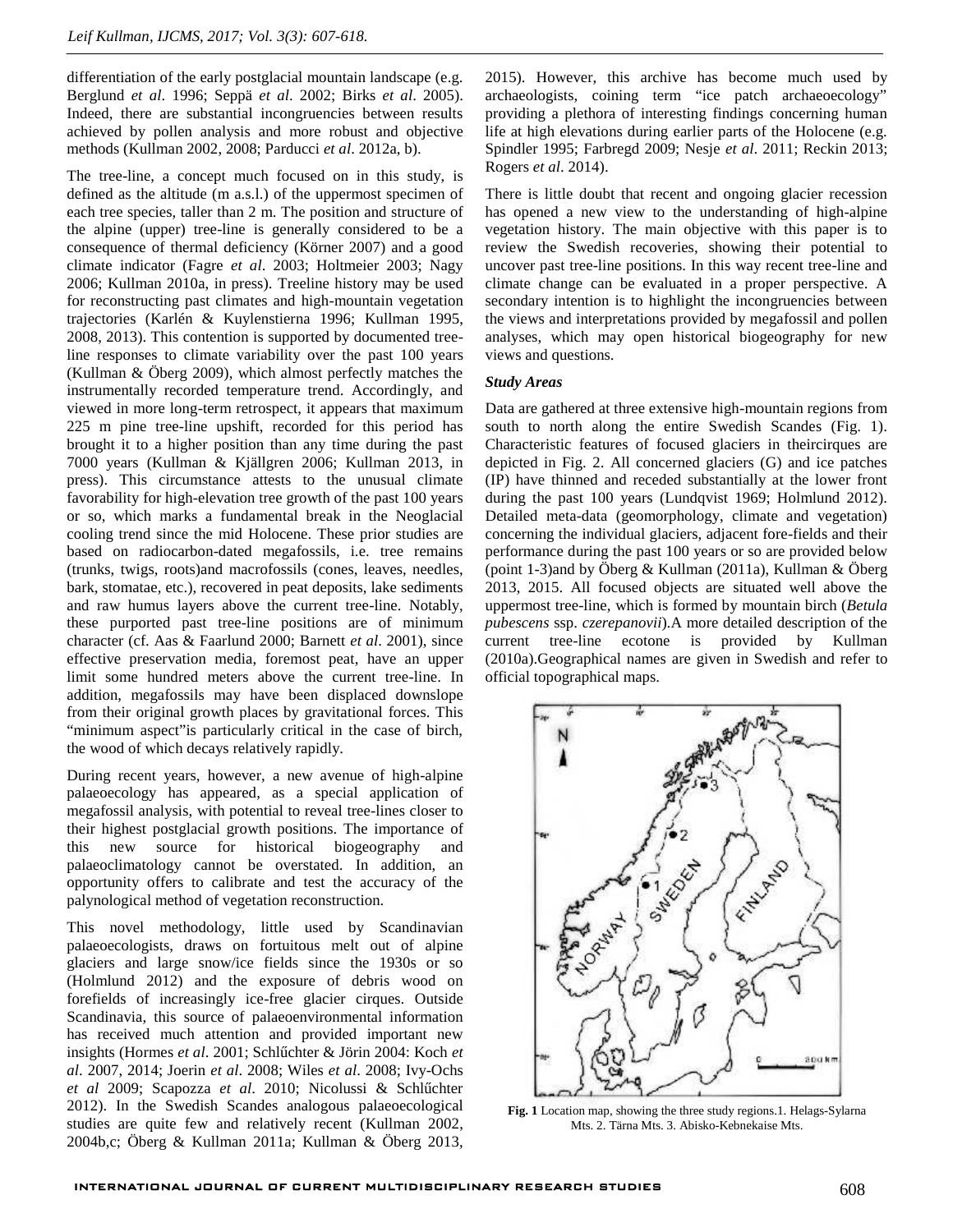- 1. Helags-Sylarna area in the southern part of the Swedish Scandes, provinces of Jämtland and Härjedalen (Fig. 2A). Forefields of the following glaciers (G) and ice patches (IP) were investigated (names in Swedish): Helagsglaciären (G), 62°54´ N; 12°27´ E. Ekorrglaciären (G), 62°59´ N; 12°13´ E. Tempelglaciären (G), 63°00´ N; 12°14´ E. Storsylglaciären (G), 63°01´ N; 12°13´ E. Lillsylen (IP), 63°02´ N; 12°12´ E.
- 2. Tärna Mountains in the middle part of the Swedish Scandes, province of Lapland (Fig. 2B). Forefields of the following glaciers and ice patches were investigated: Tärnaglaciären (G), 65°51´ N; 15°16´E. Östra Syterglaciären (G), 65°54; 15°17´ E. Murtserglaciären (G), 65°51´N; 15°14´ E. Murtsernjuone (IP), 65°50´ N; 15°13´ E. Lake Murtsergure (IP). 65°49´ N; 15°16´ E.
- 3. Abisko-Kebnekaise Mountains in the northern part of the Swedish Scandes, province of Lapland (Fig. 2C). Forefields of the following glaciers and ice patches were investigated: Kårsaglaciären (G), 68°18´ N; 18°20´ E, Slåttatjåkka (IP), 68°21´ N; 18°42´ E Njulla (IP), Kärkerieppeglaciären (G). 68°23´ N; 18°18´ E, Kåppasglaciären (G/IP), 68°22´ N; 18°35´ E. Låktatjåkka (IP), 68°23´ N; 18°32´ E. Kittelglaciären (G), 67°53´ N; 18°31´ E. Storglaciären (G), 67°54´ N; 18°37´ E.



Fig. 2.**A**. Ekorrglaciären in region 1 (Fig. 1), with its lower margin 1380 m a.s.l., representing withdrawal of 180 m over the past 100 years. 2009-09-10.**B**. Tärnaglaciären in region 2 (Fig. 1). The glacier has retreated 160 m from its maximum position in the mid of the lake. Currently, a large ice patch prevails between the lake and the glacier terminus. 2010-08-19.**C.** Kårsaglaciären in region 3 (Fig. 1) has its lower margin at 965 m a.s.l., which is 155 m above its position by the early 20th century. 2013-09-12.

## **METHODS**

Detrietal wood and outwash peat cakes have been systematically searched for on recently exposed forefields of alpine glaciers (Fig. 2) and snow/ice patches (Fig. 3) along the entire Swedish Scandes (Fig. 1). Recovered specimens were instantly wrapped in aluminium foil and stored frozen until delivery to the radiocarbon dating laboratory.

Radiocarbon dating was performed by Beta Analytic Inc., (USA). The obtained ages were calibrated to calendar years (cal. yr BP), with "present" = AD 1950. Calibration was conducted by use of the INTCAL09 database (Reimer *et al*. 2009). For consistency and ease of comparison, intercept values are quoted in the running text and figure captions.

In addition to glaciers, large perennial snow/ice patches may provide preconditions for long-term wood preservation. These archives has the advantage of being kinetically stable and ideal for conservation of the tree remnants (Nesje *et al*. 2011; Reckin *et al*. 2013). Accordingly, some of the largest megafossils are found under such circumstances (Figs. 3 & 10)



**Fig. 3 A**. Overview of Låktatjåkka snow/ice patch, 980 m a.s.l. **B**. Close-up view of a pine megafossil (up-raised), which dated 8990 cal.yr BP. Owing to the flat topography, this site should be quite close to the original growing position. 2010-08-30.



**Fig. 4** Outwash peat cake, containing wood fragments, rowan (8640 cal. yr BP), grey alder (8000 cal. yr BP) and macrofossils of various forest floor plant species. Murtserglaciären 1125 m a.s.l. 2012-08-28. Source: Kullman & Öberg (2013).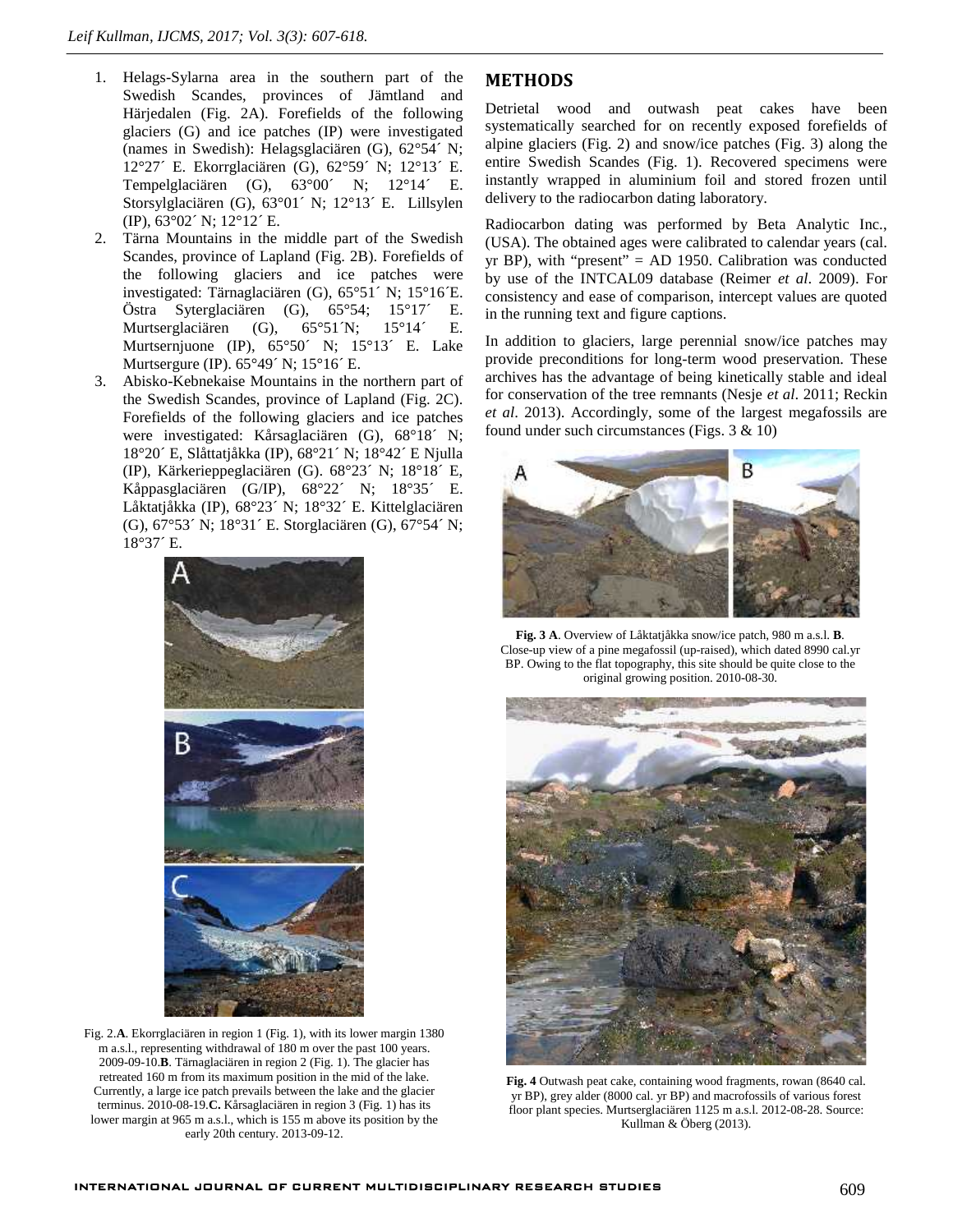Outwash peat cakes (Fig. 4), deposited on forefields of glaciers and snow/ice patches were analyzed for the presence of tree remains, which were dated by accelerator mass spectrometry (AMS). In some cases macroremains of *Picea abies*, some other tree species and ground floor plant species were dated indirectly by the radiocarbon age of the thin (2 cm) peat slice in which they were embedded (Kullman & Öberg 2013, 2015).

In most cases recovered specimens were identified to species by bark fragments or specific leaf or cone characteristics. Some ambiguous samples were determined by wood anatomy analysis (Erik Danielson/Vedlab Inc.) Altitudes and geographical coordinates were obtained by a GPS navigator (Garmin 60CS), calibrated against the topographical map. Reported altitudes are rounded off to the nearest 5 m. The nomenclature of vascular plants follows Mossberg and Stenberg (2003).

### **RESULTS AND DISCUSSION**

The present study draws on the following papers: Kullman 2002, 2004c; Öberg & Kullman 2011a; Kullman & Öberg 2013, 2015. These account for characteristics of the study areas, methodology and provide geographicalcoordinates for all individual finds of radiocarbon-dated mega- and macrofossil tree remains. Only records from forefields of glaciers or snow/ice patches above the current tree-line are considered. Most specimens, in general shorter than 1 m, have been outwashed by melt-water streams from positions underneath the glacier ice. The lower margin of the concerned glaciers have retreated by average 165 m during the past 100 years (Fig. 2), a figure which corresponds to the contemporary upshift of the birch tree-line (Kullman & Öberg 2009), This coincidence argues for the a causal operation of a common driver, i.e. temperature change.

Within the tree main study regions, the number of recovered specimens are as follows: 84 *Betula pubescens*, 38*Pinus sylvestris*, 5 *Picea abies*, 1 *Populus tremula*, 1 *Alnus incana*, 1 *Sorbus aucuparia*, 1 *Larix sibirica.* Except for *Larix,* they all belong to the present-day native arboreal flora of northern Sweden.The dated megafossil recoveries span the period 16 815 cal. yr BP (Fig. 5& 6) to 1950 cal. yr BP. Notably, these quantitative figures do not represent the relative proportions of tree species in the landscape, since they have been selected quite subjectively on the basis of preservation, to allow species identification.

#### *Late-glacial and early-Holocene tree instatement to high elevations*

The oldest birch, pine and spruce dates, obtained on glacier forefields, are unprecedentedly old (Fig. 3) and imply that these species were present at high elevations (presumably on nunataks) in theScandes during the Late Glacial (Fig. 5 & 6), some thousand earlier than previously assumed (Huntley & Birks 1983; Barnekow 1999; Berglund *et al*. 1996; Bigler *et al*. 2002; Seppä *et al*. 2004), during a period when the mountains should have been ice-covered according to the conventional wisdom (Lundqvist1998). Trees at high elevations during the Late Glacial is not a singularity to Mt. Åreskutan (Fig. 5), but recorded also at other sites of the same character in the Swedish Scandes (Fig. 7). Presumably, the early trees

emanated from cryptic ice age refugia, which existed at the coast of northern Norway, e.g. on Andøya, where megafossil evidenced that tree birch prevailed c. 20 000 cal. yr BP (Fig. 8) (Kullman 2006), possibly in coexistence with other boreal tree species (Parducci *et al*. 2012a, b). These inferences have been questioned by Birks *et al*. (2005, 2012), merely on the general deviation from their conventional and pollen-based conception of the world.



**Fig. 5** Megafossils recoverd at a site recently released from an extensive snow/ice patch. Mt. Åreskutan in the southern Swedish Scandes, 1360 m a.s.l. **A**. The earliest known mountain birch in the Scandes dated 16 815 cal. yr BP. **B**. Stout megafossil pine trunk recovered at a site which was covered by a snow/ice patch until the early 20th century. Radiocarbon dating yielded 13 010 cal. yr BP. **C**. Part of a spruce stem, which grew here 13 010 cal. yr BP.Source: Kullman (2002).



**Fig. 6** Site for the megafossils exposed in Fig. 5. An extensive snow patch prevailed here during the Little Ice Age and well into the 20th century, as witnessed by old reports from botanical pioneers (cf. Kullman 2014a) and the lichen-free zone on the boulder and rocks in the background. Most megafossils were covered by the moss carpet (*Warnstorfia tundrae*H. Arn.)



**Fig. 7 A**. Pine megafossil below the lower margin of Helagsglaciären, 1150 m a.s.l., dating 13 150 cal. yr BP. Source: Öberg & Kullman 2011a. **B**. Remnant of pine just outside the lower fringe of Kårsaglaciären, 955 m a.s.l., dated 11 760 cal. yr BP. Source: Öberg & Kullman 2011a.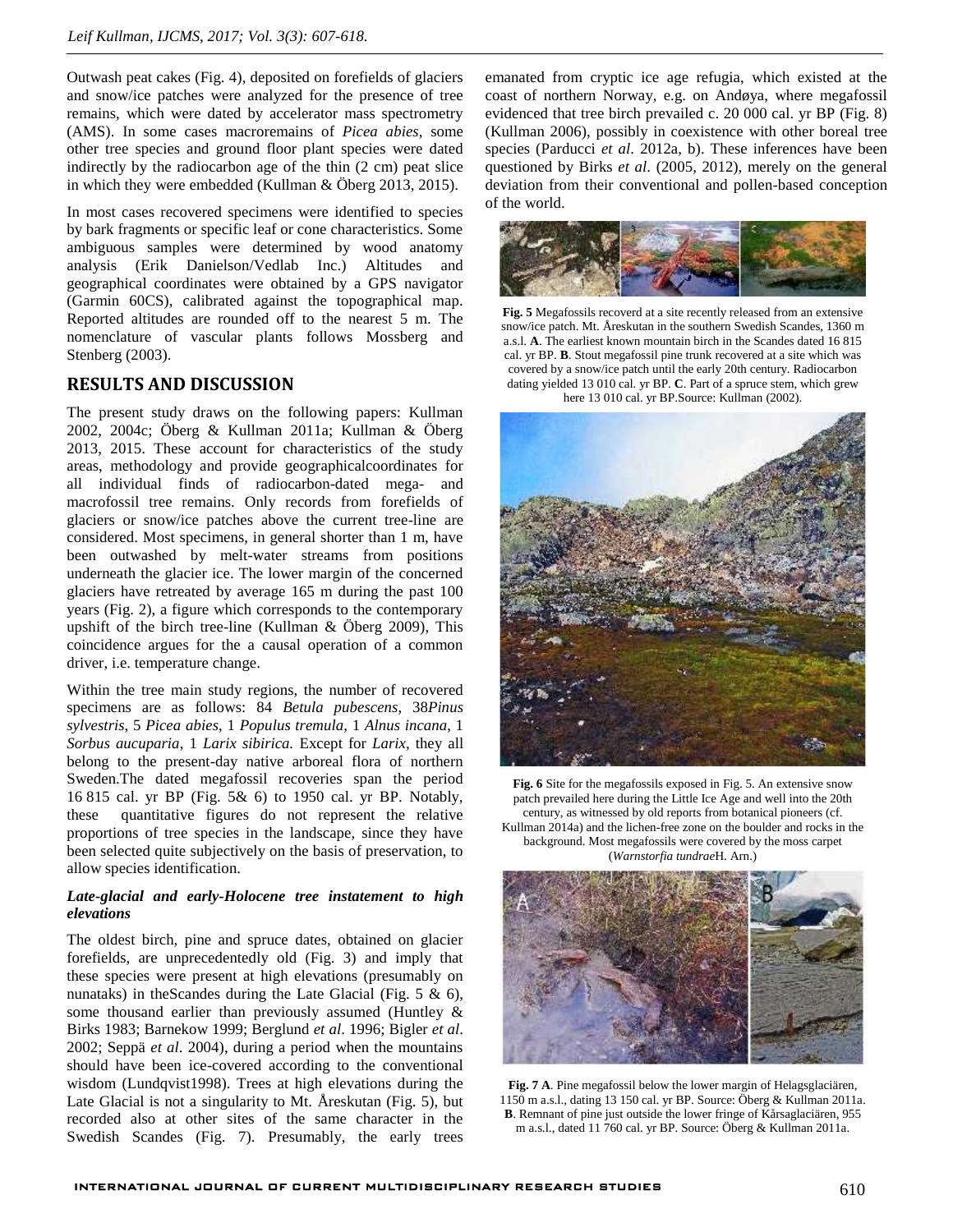

**Fig. 8** Subfossil birch megafossils recovered in a peat deposit on Andøya at the coast of Northern Norway 63 m a.s.l. Radiocarbon dating yielded 20 130 cal. yr BP. 1999-06-17. Source: Kullman 2006.



**Fig. 9** Lake Pompe (999 m a.s.l.) from the south. Megafossil trees were recovered right at the inlet stream in the western part (left) of the lake. The lake receives its water with megafossils from perennial snow patches upslope (1020-1030 m a.s.l.). 2015-08-07.



**Fig. 10** Megafossil pine trunk upraised from the peaty shore of Lake Pompe, dated back to 8995 cal. yr BP and emphatically showing the inadequacy of the pollen analytical method of vegetation reconstruction. Source: Kullman (1999).

An illustrative case, showing the conflicting results from pollen stratigraphical and megafossil analysis is provided by a case in northern Swedish Lapland, viz. Lake Pompe, near Abisko. This minor lake (Fig. 9) is located 999 m a.s.l., 100 and 470 m above the current tree-lines of *Betula pubescens* ssp. c*zerepanovii*and *Pinus sylvestris*, respectively (Kullman

2015b). The lake is fed by melt water and pine megafossils (about 9500 to 8500 cal. yr BP) from a snow and ice patch area higher upslope (Öberg & Kullman 2011a). At the present day, the lake is surrounded by treeless alpine tundra. Megafossil tree remnants were retrieved from peat at the western lake shore (Fig. 10). These species were *Betula pubescens* ssp. c*zerepanovii*, *Pinus sylvestris* and *Alnus incana.* The oldest record of each species was, 9485, 9395 and 9205 cal. yr BP, respectively (Kullman 1999). Lake sediments were analyzed for the presence of pollen and macrofossils of tree species (seeds, needles and bark fragments (Barnekow 1999). Macrofossils of birch were found at times analogous to those indicated by megafossils and interpreted as local presence. However, no such indications of early Holocene pine growth at this site could be found, neither from pollen nor from macrofossils. Thus, only megafossil analysis, as outlined above, could broadly reconstruct a landscape with different boreal tree species during the early Holocene. As evident from megafossils emerging from retreating snow patches in the neighbourhood, this landscape extended at least to 1090 m a.s.l., where pine grew 8490 cal. yr BP and birch at 9520 cal. yr BP (Fig. 11). In the case of *Pinus*, the latter record is 465 m higher and about 3500 years earlier than the previous highest estimate (pine needle) of the maximum pine tree-line during the Holocene, 625 m a.s.l. (Barnekow 1999). Taken together, these circumstance indicate that the megafossil approach more truly than pollen and certain macrofossils (stomata, seeds, bark fragments) reflects the early Holocene structure and species composition of the tree-line ecotone, although the highest treeline position may still be hidden, as long as glacier ice remains in the high mountains.



**Fig. 11** Megafossil remanant of *Pinus sylvestris* exposed from beneath a disintergrating snow patch on Mt. Slåttatjåkka in northern Lapland, 1090 m a.s.l. Radiocarbon dating yielded 8490 cal.yr BP. Source: Öberg &Kullman (2011a).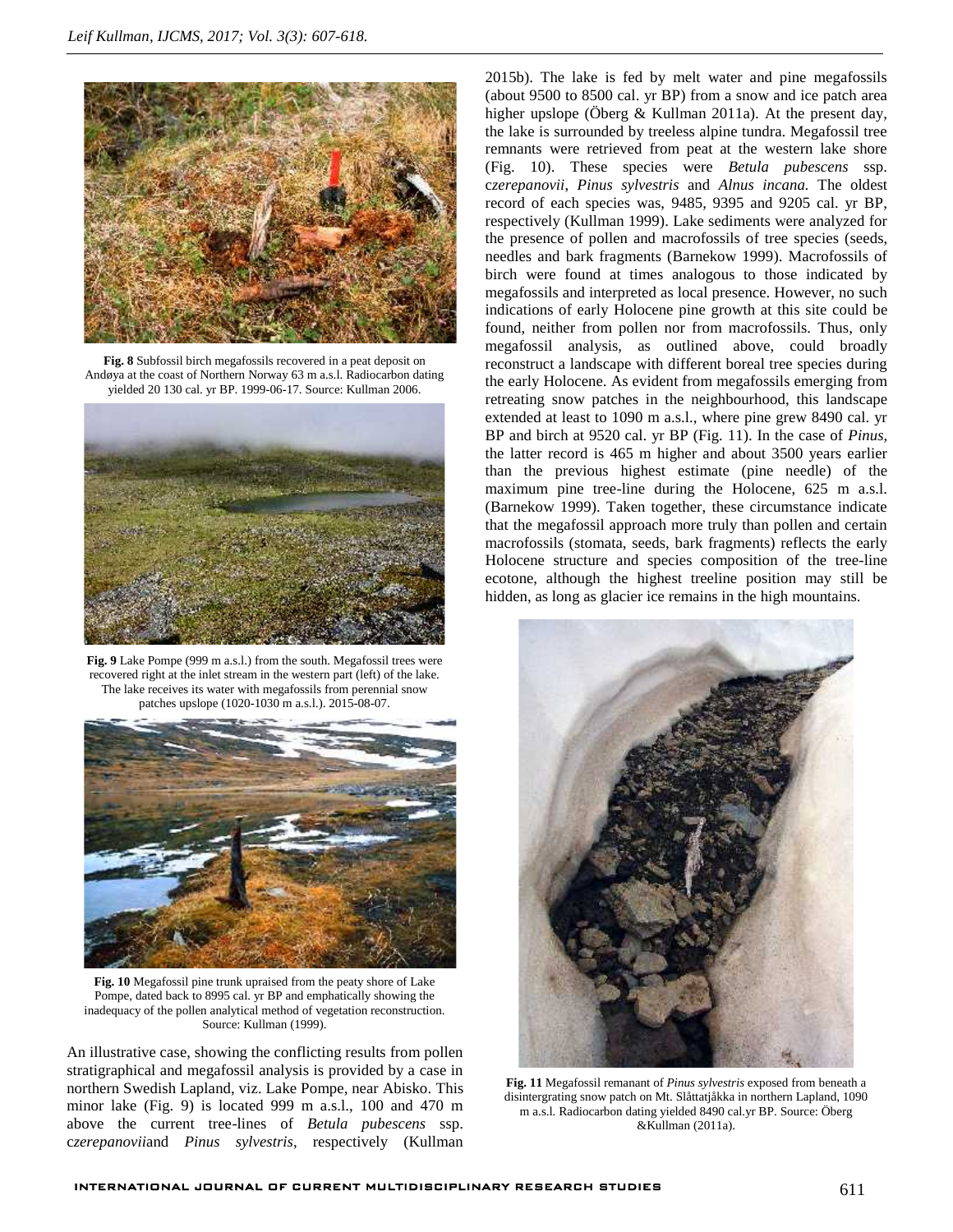### *Aspects on Picea abies performance during the Holocene*

In Fennoscandia, *Picea abies* has for long been held as a mid and late-Holocene immigrant. In great contrast, the oldest spruce date at the Åreskutan site and elsewhere in the Swedish Scandes are about 8000 years earlier (see above) than the palynologically inferred immigration time to this part of Scandinavia (Lundqvist 1969; Sonesson1974; Moe 1970; Tallantire 1977; Hafsten 1992; Huntley & Birks 1983; Huntley 1996). However, certain early researchers, without  $^{14}$ C-dating facilities, inferred, on purely stratigraphical grounds, an early Holocene instatement of spruce to Scandinavia (e.g. Lindqvist 1948). In addition, early Holocene frequent presence of spruce in the high mountains at various sites in the Scandes isreported on megafossil evidence, (Kullman 2000, 2002, 2004a; Kullman & Öberg 2013, 2015, 2016).

A particularly interesting find of macrofossil spruce is made on the forefield of Storglaciären in northern Lapland. Here a cone shell,extracted from an outwashed peat ball, was indirectly dated 8380 cal. yr BP (Fig. 12). This is far outside (west off) and much higher than the current distributional limit of spruce in this part of Lapland. In addition, this is substantially earlier than the conventional paradigm of spruce instatement in this northern part of the Scandes, although a stray find of *Picea* pollen have been reported from adjacent regions (Rosén *et al*. 2001).

The early Holocene presence of spruce in the mountain range is sustained also by radiocarbon dates of subfossil wood emanating from still living clonal individuals, with maximum ages of about 9500 cal. yr BP and somewhat younger (Öberg & Kullman 2011b).



**Fig. 12** Cone shell from *Picea abies*, recovered in a peat ball retrieved from the forefield of Storglaciären in northern Lapland, 1105 m a.s.l., which is about 550 m higher than the present spruce tree-line in the region. Source: Kullman & Öberg (2015).

The pattern outlined above, has launched the hypothesis of early postglacial or late glacial spruce instatement to northwestern Scandinavia from cryptic glacial refugia in the west. This concept was originally proposed on the basis of megafossil evidence along the Scandes (Kullman (2000, 2008). Later on it was supported by DNA-analyses of lake sediments and living tree specimens.Taken together, these circumstances prompted speculations that spruce existed on ice-free refugia at

the Norwegian coast or on nunataks during parts of the Weischselian glaciation (Parducci *et al*. 2012a, b; Parducci & Tollefsrud 2016). Influenced by newly available mega- and macrofossil evidence (see above), certain pollen analysts have increasinglytended tosupportthe early postglacial tree immigration option by changing their interpretational paradigm of trace amounts of spruce pollen(e.g. Segerström & van Stedingk 2003; Bergman *et al*. 2004; Giesecke 2005; Hörnberg *et al*. 2006; Paus 2010; Paus *et al*. 2011). Given these quite new results, it is easy to comply with and give credit to early explorers (e.g. Hansen 1929; von Post 1930; Lindqvist 1948), stating that the immigration history of *Picea abies* was an early postglacial phenomenon and more complex than a distinct front moving from east to west in the late Holocene, in contrast to advocates of the traditional paradigm, i.e. step-wise spread from the east (Russia) to western Sweden, only 2000-2500 years ago (Tollefsrud 2008; Seppä *et al*. 2009).

#### *Larix sibirica – a new species in the postglacial arboreal history of Scandinavia*

*Larix sibirica,* an eastern species, not currently belonging to the native Scandinavian tree flora, has recently been evidenced by macrofossils (wood and cones) at different sites along the Scandes,between 9145 and 7320 cal. yr BP (Kullman 1998; Kullman 2004a; Öberg & Kullman 2011b; Kullman & Öberg 2013). Its presence at very high elevations is illustrated by a cone extracted from a peat ball at the forefield of an icepatch near Lake Murtsergurein southern Swedish Lapland (Fig. 13). For long, conventional pollen analysis has failed to confirm the presence of *Larix* in Scandinavia during the Holocene (cf. Elven *et al*. 2013). However, recent pollen studies from different parts of the Scandes, performed with a less guarded and conservative attitude, seem to comply with the megafossil record in this respect (Paus 2010; Paus *et al*. 2011; Carcaillet *et al*. 2012).



**Fig. 13** Subfossil cone of *Larix sibirica*contained in an outwash peat ball, retrieved from a snow/ice patch near Lake Murtsergure, 1125 m a.s.l. Radiocarbon dating yielded 7320 cal. yr BP. Source: Kullman & Öberg (2013).

Apparently, *Larix* had a wider distribution towards the west in Fennoscandia during the early and mid-Holocene. Today, the westernmost and nearest natural stations (relictual?) are on the Kola Peninsula (Kuosmanen *et al*. 2016; Kozhin & Sennikov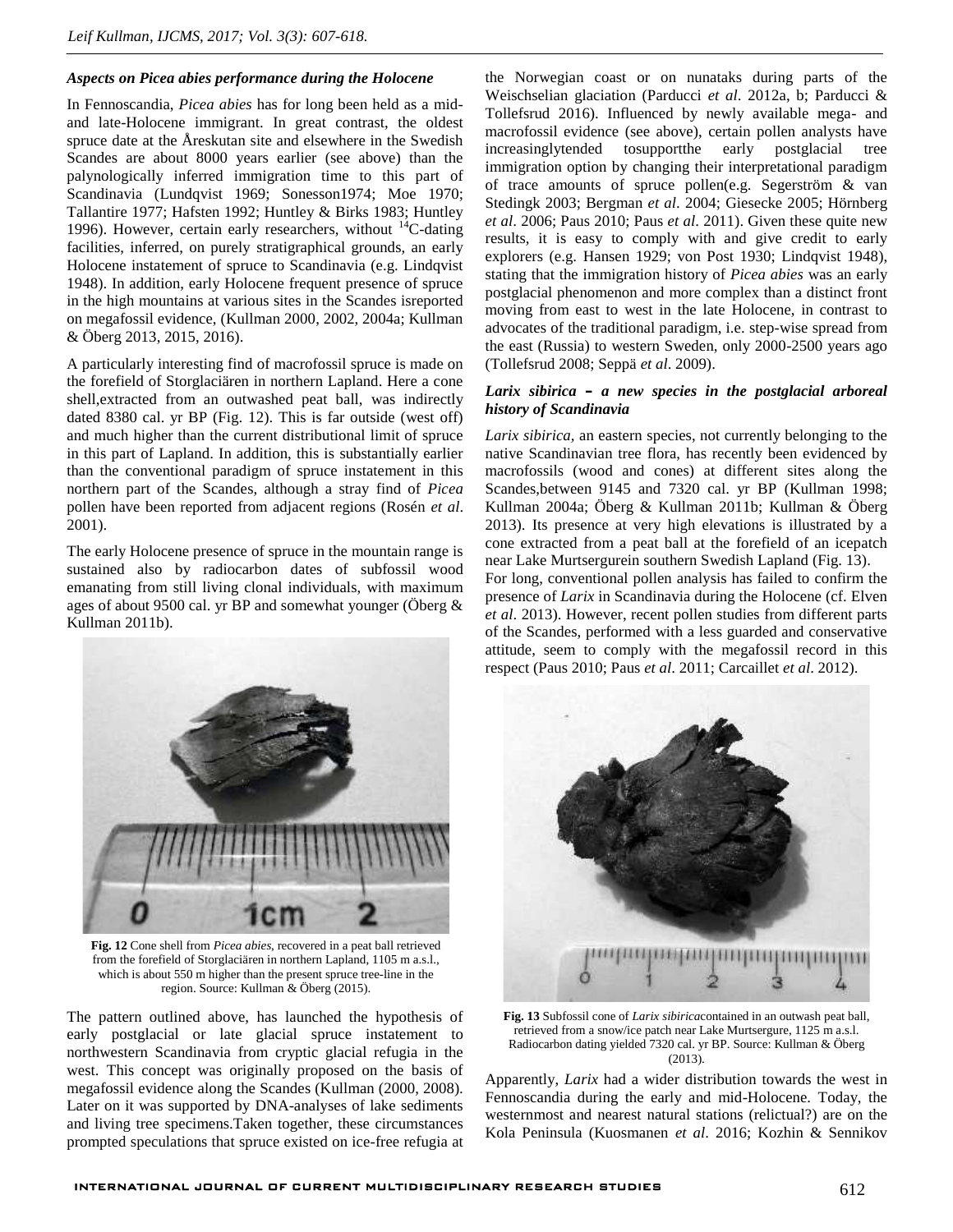2016). Presence of *Larix* near the Russian/Finnish border, as well as documented occurrences at high elevations in the Swedish Scandes during the early Holocene (Kullman 2008, this paper), do suggest a climate more continental than today and refute speculations of westward migration over the mid and late-Holocene (e.g. Huntley & Birks 1983; Binney *et al*. 2009; Seppä *et al*. 2009).

Currently, young *Larix* saplings, with unknown origin have become established in natural birch-pine forest in Abisko national park, northern Swedish Lapland (Kullman 2015b).

#### *Holocene tree-line, glacier and climate history*

For all three study regions along the Swedish Scandes, the frequency of findings for birch and pine peaked sharply 9600- 9000 cal. yr BP, 500-700 m higher than present-day tree-lines (Fig. 14 & 15).A contemporary surge of early tree establishment at high elevations is inferred by studies in other parts of the Scandes (Dahl & Nesje 1996; Aas & Faarlund 2000; Bergman *et al*. 2005; Eide *et al*. 2005; Paus *et al*. 2011).

In northern Lapland, the difference between the previous highest pine tree-line during the Holocene and the present position was interpreted to be 100-150 m, based on pollen analysis (Berglund *et al*. 1996). Drawing on the most recent and adequate estimates in the present study, this figure should be 690 m (Kullman & Öberg 2015).As a rule, pine megafossilsattained higher (50 m) relative positions than pine during this early period.The highest position, relative to the present-day tree-line, was a pine megafossil recovered at Kittelglaciären in the Kebnekaise Mts. (Fig. 14). Another "high-flying" megafossil is provided by a birch log at the rim of Murtserglaciären, which dated 9195 cal. yr BP (Fig. 15).



**Fig. 14** Subfossil pine, dated 9010 cal. yr BP, which is emerging from beneath the snow/ice rim, displays the highest recorded position, relative to the present-day tree-line, of all species within the three study regions, viz. 690 m. Kittelglaciären, northern Lapland, 1240 m a.s.l. Source: Kullman & Öberg (2015).



**Fig. 15** Megafossil birch log (9195 cal. yr BP) right at the margin of a snow/ice patch by Murtserglaciären, 1425 m a.s.l., 625 m above the present-day tree-line. Source: Kullman & Öberg 2013.

This relatively high tree-line position during the early Holocene, puts further focus of the inadequacy of the pollen analytical method of vegetation reconstruction. These megafossil results provide an entirely new view on the early postglacial landscape structure in the high mountains, implying e.g. that only the highest peaks were entirely treeless.

Based on the highest records and with a conventional temperature lapse rate of 0.6 °C per 100 m (Laaksonen 1976), it may be tentatively inferred that temperatures were about 4 °C higher than presentduring the early Holocene. Adjusting for glacio-isostatic land uplift by c. 200 m since 9500-9000 cal. yr BP (e.g. Påsse & Andersson 2005), implies the true tree-line descent throughout the Holocene should be reduced to c. 500 m. This means that the corresponding temperature decline to the present-day may amount to 3.0°C. This is about 1 °C higher than previous estimates, basedon megafossils, predominantly recovered outside glacier cirques, in northern Lapland and further south along the Scandes (Kullman 2013).In addition, it appears that this episode represents the Holocene thermal optimum, as inferred also from other recent studies (e.g. Paus 2013; Luoto *et al*. 2014). Incontrast, many pollen-based studies suggest a much later thermal optimum in this region (Berglund *et al*. 1996; Seppä & Birks 2002). However, with respect to tree-lines, pollen analysis is considered to yield less accurate results than analyses of megafossils, in particular when treelines and palaeoclimate are concerned (Faegri & Iversen 1975; Paus 2013; Elven *et al*. 2013).

These paleotemperatures inferred above, add to a recent trend to place the Holocene thermal optimum to the earliest part of the Holocene (Heikkilä 2010; Paus *et al*. 2011, Paus 2013; Luoto *et al*. 2014; Väliranta *et al*. 2015) in likely response to orbital forcing (Milankovitch model) of insolation change as the ultimate temperature driver (Berger 1988). Furthermore, this model predicts a gradual insolation decline and associated broadly consistent summer temperature decline until the late 19th century (cf. Shemesh *et al*. 2001; Marchal *et al*. 2002). The megafossil record reflects this situation by a gradual lowering of the upper limit ofprogressively younger megafossil tree recoveries throughout the Holocene (Öberg & Kullman 2011a).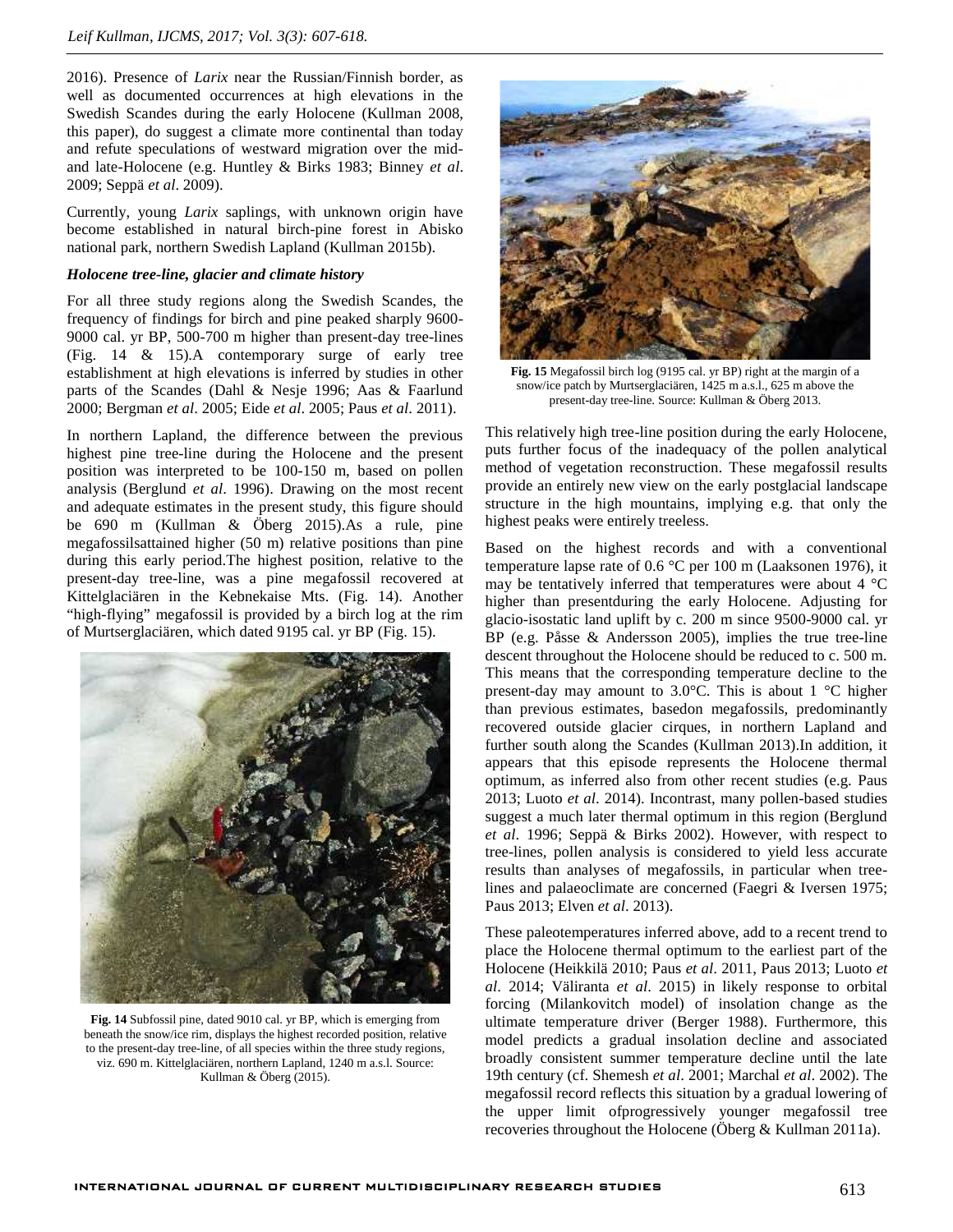Given the tight and overlapping assemblage of tree megafossils around 9600 and about 5000 years onwards, it appears that the studied glaciers/snow patches, did not exist at all or were substantially smaller during this time span (Bakke *et al*. 2005; Nesje *et al*. 2008; Öberg & Kullman 2011; Kullman & Öberg 2013, 2015).

The obtained Holocene temperature decline, manifests a cooling by 0.037°C/ century, whichmatches theoretical estimates (Esper 2012). Consistently for all study regions, the megafossil record is discontinued about 4400-4000 years ago, with birch dominating the last 1000 years or so (Öberg  $\&$ Kullman 2011a; Kullman & Öberg 2013, 2015). Peat samples, post-dating the final disappearance of trees, indicate that the inception of glaciers took place 3900-3000 cal. yr BP, after a period of absence or minimum extent since at least 9600 cal. yr BP. This late-Holocene break in the tree-line and glacier history, broadly matches the intensification of progressive neoglaciation, as inferred from other studies of processes in the mountain landscape (Karlén & Kuylenstierna 1996; Caseldine & Matthews 1987; Snowball & Sandgren 1996; Bakke *et al*. 2008; Ivy-Ochs*et al*. 2009; Larsson *et al*. 2012; Koch *et al*. 2014). Possibly, however, minor positive excursions of treelines and temperature may have occurred during the Holocene (Karlén & Kuylenstierna 1996; Kullman 2013, 2015a), although this is largely beyond the resolution of the present study.

In fact, a solitary pine date, 1950 cal. yr BP, 140 above the present-day tree-line position may indicate a more short-lived andcontracted glacier extension during awarmer-than-present interval. An analogous record is reported from Norway (Nesje *et al*. 1991), which further supports an interpretation in terms of a relatively warm episode, as also inferred from other contemporary proxies in various parts of northern Europe (e.g. Ljungqvist 2009; Humlum *et al*. 2011; Esper *et al*. 2012; Luetscher *et al*.2013).

#### *The vegetation character of the glacier cirques during the early and mid-Holocene*

The forest islands, which during the early and mid-Holocene occupied ice-free glacier cirques, supported mixed tree islands, with predominant *Betula* and *Pinus* and some admixture of *Picea, Larix, Populus, Alnus* and *Sorbus.*Apparently, they had the character of wood islands in a surrounding treeless landscape.The presence of peat, with contained forest floor species, further attests to the character of more or less complete and diverse boreal forest/mire mosaics with some prealpine and subalpine attributes. Characteristic species, found as macrofossils, were *Empetrum hermaphroditum, Vaccinium myrtillus, Vaccinium vitis-idaea, Betula nana, Calluna vulgaris, Ledum palustre, Juniperus communis Rubus chamaemorus, Arctostaphylos alpinus, Trientalis europaea, Pleurozium schreberi, Dicranum spp., Sphagnum* spp*.* (Kullman & Öberg 2013).

It may seem strange that sites which until the late Holocene supported great expanses and accumulations of ice and snow supported early postglacial "oases" of boreal trees and understorey forest plant species. However, in the absence of snow and ice, many high-alpine cirques may offer favourable environmental conditions for plant growth (Elven 1978, 1980;

Anderson *et al*. 2009; Scherrer & Körner 2011). Parabolic and dark back walls may optimize local radiation heating. Wind shelter, ample snow cover/moisture further accentuate the congenial premises. Striking support for this contention is provided by a young, 1.5 m tall rowan (*Sorbus aucuparia*) growing on a cliff ledge, 1600 m a.s.l. in the cirque of Tempelglaciären, 700 above the local tree-line (Öberg & Kullman 2011a).Further testimony for particularly favorable conditions in the steep slopes of some glacier cirques is provided by young saplings of boreal tree species, as evidenced in many studies (Olsson 1967; Elven 1973; Holtmeier 1974; Kullman 2004b, c, 2010b). Accumulation of wind-driven snow, i.e. an integral quality of the concerned habitat, is accompanied by concentration of different propagule, which contribute to the floral enrichment.

The concerned early postglacial tree enclaves at high elevations may have functioned as dispersal nodes in the process of the early Holocene downslope forestation of the alpine landscape (cf. Allen & Huntley 1999; Kullman & Kjällgren 2000; Kullman 2002; Carcaillet *et al*. 2012). It has been argued that these sites, when ice-covered during glacial phases, may have harboured refugial tree populations, growing on debris-covered glacier ice (Richter *et al*. 2004; Fickert *et al*. 2007).

## **CONCLUSIONS**

- Recent melting of alpine glaciers and snow/ice patches (high above current tree-lines) reveals previously hidden deposits of megafossil trees, which grew here when no glaciers existed.
- The species assemblage comprises most currently occurring boreal tree species in the region; *Betula pubescens, Pinus sylvestris, Picea abies, Sorbus aucuparia, Populus tremula, Alnus incana.* The earliest occurrences of trees were during the Late Glacial, 16 800-13 000 cal. yr BP. Later on,the frequency of megafossils clustered at 9600-9000 cal. yr BP. During this period trees grew almost 700 m higher upslope than today, which could imply summer temperatures 3.0 °C higher than current standards (early 21st century).
- The currently non-native *Larix sibirica* prevailed quite frequently along the Scandes at high elevations during the early Holocene. Previously, pollen analysis had entirely failed to identify presence of *Larix* in Fennoscandia during the Holocene.
- Taken together, the results presented and reviewed in this study, provide a fundamentally new view on the alpine/subalpine vegetation composition and altitudinal differentiation, which cannot be obtained by the traditional interpretational paradigm of pollen stratigraphical studies, many of which need reconsideration. For sure, those days are gone, when pollen analysts could claim interpretative prerogative within the realm of vegetation history.

#### **Acknowledgements**

This study was defrayed by grants from the Göran Gustafsson Foundation. Comments on the manuscript were provided by Dr. Lisa Öberg.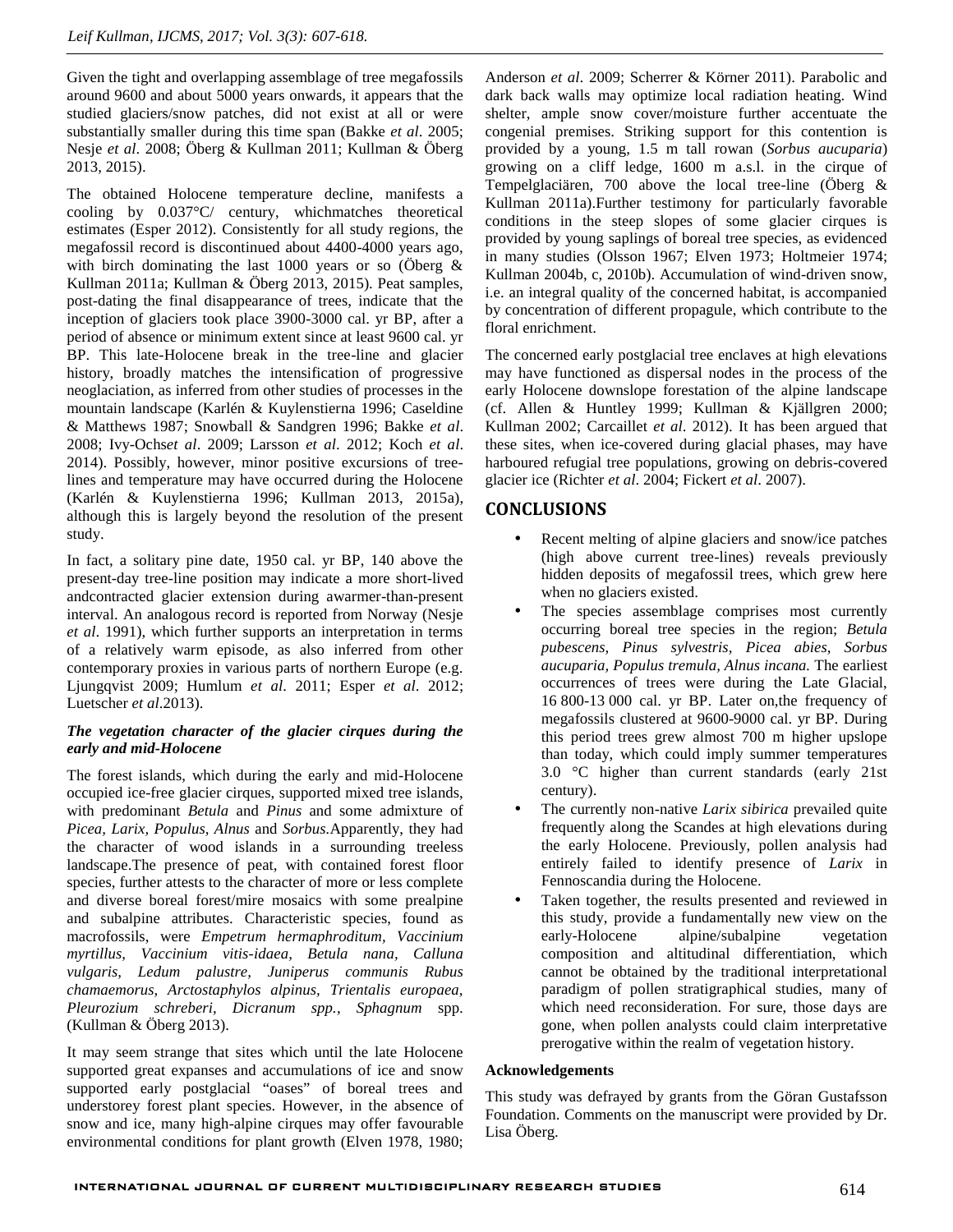#### **References**

- Aas, B. & Faarlund, T. 1999. Macrofossils versus pollen evidence of the Holocene forest development in Fennoscandia. *AMS-Rapport* 12B, 307-346.
- Aas, B. & Faarlund, T. 2000. Forest limits and the subalpine belt in North Europe with a focus on Norway. *AmS-Varia* 37, 103-147.
- Ali, A.A., Carcaillet, C., Guendon, J.-L., Quinif, Y., Roiron, P. & Terral, J-.F. 2003. The Early Holocene treeline in the southern French Alps: new evidence from travertine formations. *Global Ecology & Biogeography* 12, 411- 419.
- Allen, J.R.M. & Huntley, B. 1999. Estimating past floristic diversity in montane regions from macrofossil assemblages. *Journal of Biogeography* 26, 55-73.
- Anderson, P.M., Lozhkin, A.V., Solomatkina, T.B. & Brown, T.A. 2009. Paleoclimatic implications of glacial and postglacial refugia for *Pinus pumila* in western Beringia. Quaternary Research 73, 269-276.
- Bakke, J., Dahl, S.O., Paasche, Ø., Løvlie, R. & Nesje, A. 2005. Glacier fluctuations, equilibrium-line altitudes and palaeoclimate in Lyngen, northern Norway, during the Lateglacial and Holocene. *The Holocene* 15, 518-540.
- Bakke, L., Lie, Ø., Dahl, S.O., Nesje, A. & Bjune, A.E. 2008. Strength and spatial patterns of the Holocene wintertime westerlies in the NE Atlantic region. *Global and Planetary Change* 60, 28-41.
- Barnekow, L. 1999. Holocene tree-line dynamics and inferred climatic changes in the Abisko area, northern Sweden, based on macrofossil and pollen records. *The Holocene* 9, 253-265.
- Barnekow, L., Bragée, D., Hammarlund, D., St. Amour 2008. Boreal forest dynamics in north-eastern Sweden during the last 10,000 years based on pollen analysis. *Vegetation History and Archaeobotany* 17, 687-700.
- Barnett, C., Dumayne-Peaty & Matthews, J. 2001. Holocene climatic change and tree-line response in Leirdalen, central Jotunheimen, south central Norway. *Review of Palaeobotany and Palynology* 117, 119-137.
- Berger, A. 1988. Milankovitch theory and climate. Reviews of Geophysics 26, 624-657.
- Berglund, B.E., Barnekow, L., Hammarlund, D., Sandgren, P. & Snowball, I.F. 1996. Holocene forest dynamics and climate changes in the Abisko area, northern Sweden. – the Sonesson model of vegetation history reconsidered and confirmed. *Ecological Bulletins* 45, 15-30.
- Bergman, I. Olofsson, A., Hörnberg, G. *et al*. 2004. Deglaciation and colonization – pioneer settlement in northern Fennoscandia. *Journal of World Prehistory* 2, 155-177.
- Bergman, J., Hammarlund, D., Hannon, G., Barnekow, L. & Wohlfarth, B. 2005. Deglacial succession and Holocene tree-line dynamics in the Scandes Mountains, west central Sweden: stratigraphic data compared to megafossil evidence. *Review of Palaeobotany & Palynology* 134, 129-151.
- Bigler, C., Larocque, I., Peglar, S.M., Birks, H.J.B. & Hall, R. 2002. Quantitative multiproxy assessment of long-term patterns of Holocene environmental change from a small

lake near Abisko, northern Sweden. *The Holocene* 12; 481-496.

- Binney, H.A., Willis, K.J., Edwards, M. E. *et al*. 2009. The distribution of late-Quaternary woody taxa in northern Eurasia: evidence from a new macrofossil database. *Quaternary Science Reviews* 28, 2445-2664.
- Birks, H.H., Larsen, E. & Birks, H.J.B. 2005. Did tree-*Betula, Pinus* and *Picea* survive the last glaciation along the west coast of Norway? A review of the evidence in light of Kullman (2002). *Journal of Biogeography* 32, 1461-1471.
- Birks, J. *et al*. 2012. Comment on "Glacial survival of boreal trees in northern Scandinavia. *Science* 338. DOI: 10.1126/science.1225345.
- Brubaker, L.B., Anderson, P.M., Edwards, M.E. & Lozhkin, A.V. 2005. Beringia as a glacial refugium for boreal trees and shrubs: new perspectives from mapped pollen data. *Journal of Biogeography* 32, 833-848.
- Carcaillet, C., Hörnberg, G. & Zackrisson, O. 2012. Woody vegetation, fuel and fire track the melting of the Scandinavian ice-sheet before 9500 cal yr BP. *Quaternary Research* 78, 540-548.
- Caseldine, C.J. & Matthews, J. 1987. Podzol development, vegetation change and glacier variations at Haugabreen, southern Norway. *Boreas* 16, 215-230.
- Dahl, S.O. & Nesje, A. 1996. A new approach to calculating Holocene winter precipitation by combining glacier equilibrium-line altitudes and pine-tree limits: a case study from Hardangerjøkulen, central southern Norway. *The Holocene* 6, 381-398.
- Eide, W., Birks, H. H., Bigelow, N.H., Peglar, S. & Birks, H.J.B. 2005. Holocene forest development along the Setesdal valley, southern Norway, reconstructed from macrofossil and pollen evidence. *Vegetation History and Archaeobotany* 15, 235-251.
- Elven, R. 1973. Noen plantefunn fra Femundsmarka, en plantegeografisk vurdering, *Blyttia* 31, 229-248.
- Elven, R. 1978. Subglacial plant remains from Omnsbreen glacier area, south Norway. *Boreas* 7, 83-89.
- Elven, R. 1980. Omnsbreen glacier nunataks a case study of plant immigration. *Norwegian Journal of Botany* 27, 1-16.
- Elven, R., Fremstad, E. & Pedersen, O. 2013. Distribution maps of Norwegain vascular plants. IV The eastern and northeastern elements. Trondheim, Akademika Publ. 488 pp.
- Esper, J. *et al*. 2012. Orbital forcing of tree-ring data. *Nature Climate Change* 2, 862-866.
- Faegri, K. & Iversen, J. 1975. Textbook of pollen analysis. Munksgaard, *Copenhagen.* 295 pp.
- Fagre, D.B., Peterson, D.L., Hessl, A.E. 2003. Taking the pulse of mountains: ecosystem responses of climatic variability. *Climatic Change* 59, 263-282.
- Farbregd, O. 2009. Archery history from ancient snow and ice. Vitark 7, 156-170
- Fickert, T. *et al*. 2007. Did debris-covered glaciers serve as Pleistocene refugia for plants? A new hypothesis derived from observations of recent plant growth on glacier surfaces. *Arctic, Antarctic, and Alpine Research* 39, 245- 257.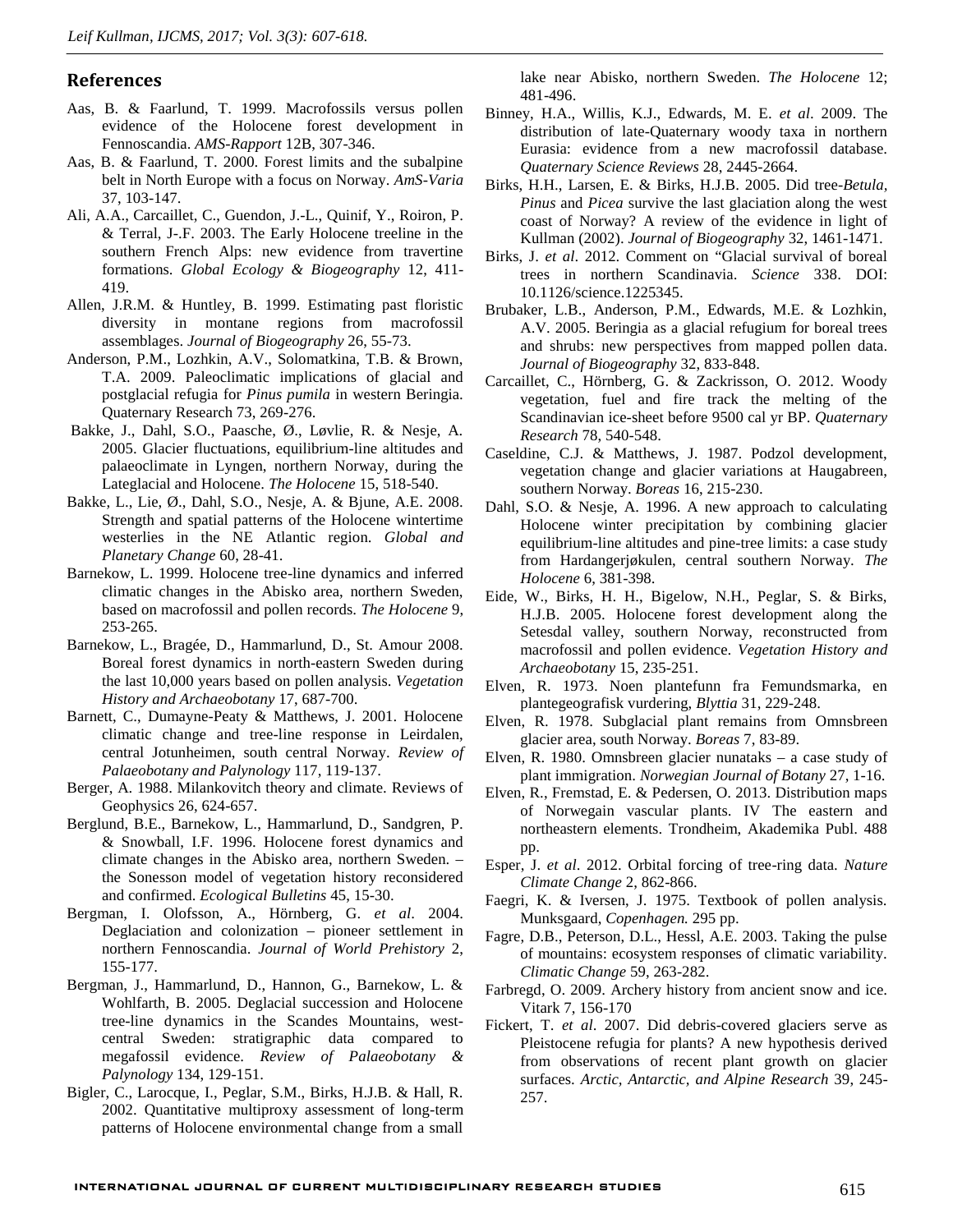- Froyd, C.A. 2005. Fossil stomata reveal early pine presence in Scotland: implications for postglacial colonization analysis*. Ecology* 86, 579-586.
- Giesecke, T. 2005. Holocene forest development in the central Scandes Mountains, Sweden. *Vegetation History and Archaeobotany* 14, 133-147.
- Hafsten, U. 1992. The immigration and spread of Norway spruce (*Picea abies* (L.) Karst. in Norway. *Norsk Geografisk Tidsskrift* 46, 121-158.
- Hansen, A.M. 1929. Bre og biota. Skrifter Norske Vidensk.- Akad. Oslo, I Math.-naturv. Kl 1929 (5), 1-255.
- Heikkilä, M. 2010. Postglacial climate changes and vegetation responses in northern Europe. PhD dissertation. University of Helsinki. 55 pp.
- Hicks, S. 2006. When no pollen does not mean no trees. Vegetation History and Archaeobotany 15, 253-261.
- Holmlund, P. 2012.Glaciärer. Votum. 160 pp.
- Holtmeier, F.-K. 1974. Geoökologische Beobactungen und Studien and der subarctischen und alpinen Waldgrenze in vergleichender Sicht. Franz Steiner Verlag, Wiesbaden. 130 pp.
- Holtmeier, F.-K. 2003. Mountain timberlines. Ecology, patchiness and dynamics. Kluwer, Dordrech. 369 pp.
- Hormes, A., M ller, B.U. & Schl chter, C. 2001. The Alps with little ice: evidence for eight Holocene phases of reduced glacier extent in the Central Swiss Alps. *The Holocene* 11, 255-265.
- Hörnberg, G. *et al*. 2006. Effects of Mesolithic hunter gatherers on local vegetation in a non-uniform glacioisostatic land uplift area. Northern Sweden. *Vegetation History and Archaeobotany.*
- Humlum, O., Solheim, J.-E. & Stordahl, K. 2011. Identifying natural contributions to late Holocene climate change. *Global and Planetary Change* 79, 145-156.
- Huntley, B. & Birks, H.J.B. 1983. An atlas of past and present pollen maps for Europe 0-13 000 years ago. Cambridge University Press, Cambridge.
- Huntley, B. 1996. The responses of vegetation to past and future climate changes. In: Global Change and Arctic Ecosystems. Springer, New York, pp. 290-311.
- Ivy-Ochs, S. *et al*. 2009. Latest Pleistocene and Holocene glacier variations in the European Alps. *Quaternary Science Reviews* 28, 2137-2149.
- Joerin, U.E. *et al*. 2008. Holocene optimum events inferred from subglacial sediments at Tschierva Glacier, Eastern Swiss Alps. *Quaternary Science Reviews* 27, 337-350.
- Karlén, W. & Kuylenstierna, J. 1996. On solar forcing of Holocene climate: evidence from Scandinavia. *The Holocene* 6, 359-365.
- Kilander, S. 1955. Kärlväxternas höjdgränser på fjäll I sydvästra Jämtland samt angränsande delar av Härjedalen och Norge. *Acta Phytogeographica Suecica* 35, 1-198.
- Kilander, S. 1965. Alpine zonation in the southern part of the Swedish Scandes. *Acta Phytogeographica Suecica* 50: 78-84.
- Koch, J., Clague, J.J. & Osborn, G.D. 2007. Glacier fluctuations during the past millennium in Garibaldi Provincial Park, southern Coast Mountains, British Columbia. *Canadian Journal of Earth Sciences* 44, 1215- 1233.
- Koch, J., Clague, J.J. & Osborn, G.D. 2014. Alpine glaciers and permanent ice and snow patches in western Canada approach their smallest sizes since mid-Holocene, consistent with global trends. *The Holocene* 24, 1639- 1648.
- Körner, C. 2007. Climatic treelines: conventions, global patterns, causes. Erdkunde 61: 316-324.
- Kozhin, M.N. & Sennikov, A.N. 2016. The Russian larch (*Larix archangelica*, Pinaceae) in the Kola Peninsula. Memoranda Soc. *Fauna Flora Fennica* 92, 79-91.
- Kullman, L. 1995. Holocene tree-limit and climate history from the Scandes Mountains, Sweden. ̶ *Ecology* 76: 2490- 2502.
- Kullman, L. 1998. Palaeoecological, biogeographical and palaeoclimatological implications of early Holocene immimigration of *Larix sibirica* Ledeb. into the Scandes Mountains, Sweden. *Global Ecology and Biogeography* Letters 7, 184-188.
- Kullman, L. 1999. Early Holocene tree growth at a high elevation site in the northernmost Scandes (Lapland): a palaeobiogeographical case study based on megafossil evidence. *Geografiska Annaler* 81 A, 63-74.
- Kullman, L. 2000. The geoecological history of *Picea abies* in northern Sweden and adjacent parts of Norway. A contrarian hypothesis of postglacial tree immigration patterns. *Geo-Öko* 21, 141-172.
- Kullman, L. 2002. Boreal tree taxa in the central Scandes during the Late-Glacial: implications for Late - Quaternary forest history. *J. Biogeogr* 29: 1117-1124.
- Kullman, L. 2004a. Tree-limit landscape evolution at the southern fringe of the Swedish Scandes (Dalarna province) – Holocene and 20th century perspectives. Fennia 82: 73-94.
- Kullman, L. 2004b. A face of global warming- "Ice birches" and a changing alpine plant cover. Geo-Öko 25: 181-202.
- Kullman, L. 2004c. Early Holocene appearance of mountain birch (*Betula pubescens* ssp. *tortuosa*) at unprecedented high elevations in the Swedish Scandes: megafossil evidence by recent snow and ice recession. *Arctic, Antarctic, and Alpine Research* 36, 172-180.
- Kullman, L. 2006. Late-glacial trees from arctic coast to alpine tundra. *Journal of Biogeography* 33, 376.
- Kullman, L. 2008. Early postglacial appearance of tree species in northern Scandinavia: review and perspective. *Quaternary Science Reviews*. 27: 2467-2472.
- Kullman, L. 2010a. One century of treeline change and stability – experiences from the Swedish Scandes*. Landscape Online* 17: 1-31.
- Kullman, L. 2010b. A richer, greener and smaller alpine world review and projection of warming-induced plant cover change in the Swedish Scandes. *Ambio* 39: 159-169.
- Kullman, L. 2013. Ecological tree line history and palaeoclimate – review of megafossil evidence from the Swedish Scandes. *Boreas* 42: 555-567.
- Kullman, L. 2014a. Recent cooling and dynamic responses of alpine summit floras in the southern Swedish Scandes. *Nordic Journal of Botany* 32, 369-376.
- Kullman, L. 2014b. Treeline (*Pinus sylvestris*) landscape evolution in the Swedish Scandes – a 40-year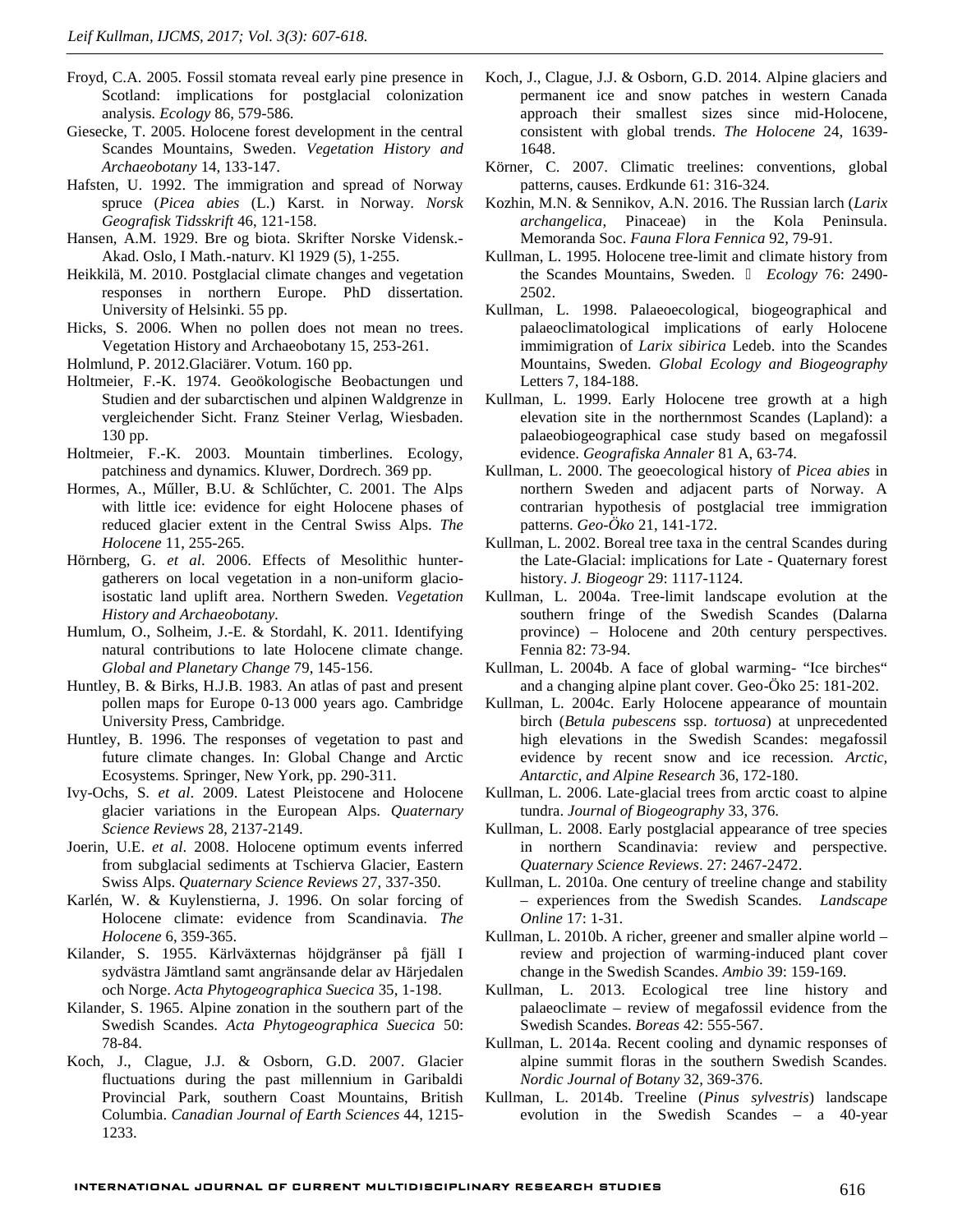demographic effort viewed in a broader temporal context. *Norw. J. Geogr*. 68: 155-167.

- Kullman, L. 2015a. Higher-than- present Medieval pine (*Pinus sylvestris*) treeline along the Swedish Scandes. *Landscape Online* 42: 1-13.
- Kullman, L. 2015b. Recent and past trees and climates at the Arctic/Alpine margin in Swedish Lapland: an Abisko case study review. *J. Biodiver. Manage. & Forest*- 2014 (4:4): Doi 10.4172/2327-4417.1000150.
- Kullman, L. in press. Pine (*Pinus sylvestris*) tree-line performance in the southern Swedish Scandes since the early-20th century – a dynamic phytogeographical perspective based on repeat survey and photography. *Acta Phytogeographica Suecica* 90.
- Kullman, L. & Kjällgren, L. 2000. A coherent postglacial treelimit chronology (*Pinus sylvestris*) for the Swedish Scandes: aspects of paleoclimate and "recent warming", based on megafossil evidence. *Arctic, Antarctic, and Alpine Research* 32: 419-428.
- Kullman, L. & Kjällgren, L. 2006. Holocene pine tree-line evolution in the Swedish Scandes: recent tree-line rise and climate change in a long-term perspective. *Boreas* 35: 159-168.
- Kullman, L. & Öberg, L. 2009. Post-Little Ice Age tree line rise and climate warming in the Swedish Scandes: a landscape ecological perspective. *Journal of Ecology* 97: 415-429.
- Kullman, L. & Öberg, L. 2013. Melting glaciers and ice patches in Swedish Lapland provide new insights into the Holocene arboreal history. *Geo-Öko* 33: 121-146.
- Kullman, L. & Öberg, L. 2015. New aspects of high-mountain palaeobiogeography: a synthesis of data from forefields of receding glaciers and ice patches in the Tärna and Kebnekaise Mountains, Swedish Lapland. *Arctic* 68:141- 152.
- Kullman, L. & Öberg, L. 2016. Historical performance of an outlying subarctic spruce (*Picea abies* population in northern Swedish Lapland. *International Journal of Information Research and Review* 3 (2), 1863-1872.
- Kuosmanen, N., Seppä, H.,Reitalu, T., Alenius, T., Bradshaw, R.W.H. , Clear, J.L., Filimonova, L., Kuznetsov, O. & Zaretskaya, N. 2016. *Vegetation History and Archaeobotany* 25, 221-236.
- Larsson, T.B., Rosqvist, G., Eriksson, G. & Heinerud, J. 2012. Climate change, moose and humans in Northern Sweden 4000 cal. yr BP. *Journal of Northern Studies*. 6, 9-30.
- Lindqvist, B. T. 1948. The main varieties of *Picea abies* (L.) Karst. in Europe, with a contribution to the theory of a forest vegetation in Scandinavia during the last Pleistocene glaciation. *Acta Horti Bergiani* 14, 249-342.
- Ljungqvist, F.C. 2009. Temperature proxy records covering the last two millennia. A tabular and visual overview. *Geografiska Annaler* 91A, 11-29.
- Lundqvist, J. 1969. Beskrivning till jordartkarta över Jämtlands län. Sveriges Geologiska Undersökning Serie Ca 45, 1- 418.
- Lundqvist, J. 1998. Inlandsisens avsmältning. In: Fredén, C. (ed.), Sveriges Nationalatlas, Berg och Jord. Bra Böcker, Höganäs, pp. 124-135.
- Luetscher, M., Borreguero, M., Moseley, G.E., Spötl, C. & Edwards, R.L. 2013. Alpine pemafrosty thawing during the Medieval Warm Period identified from cryogenic cave carbonated*. Cryosphere* 7, 1073-1081.
- Luoto, T.P., Kaukolehto, M., Weckström, J., Korhola, A. & Väliranta, M. 2014. New evidence of warm early Holocene summers in subarctic Finland based on regional chironomid-based temperature calibration model. *Quaternary Research* 81 (1), 50-62.
- Marchal, O. *et al*. 2002. Apparent long-term cooling of the sea surface in the northeast Atlantic and Mediterranean during the Holocene. Quaternary Science Reviews 21, 455-483.
- Moe, D. 1970. The post-glacial immigration of *Picea abies* into Fennoscandia. *Botaniska Notiser* 123, 61-66.
- Mossberg, B. & Stenberg, L. 2003. Den nya nordiska floran. Wahlström och Widstrand, Stockholm. 928 pp.
- Nagy, L. 2006. European high mountain (alpine) vegetation and its suitability forindicating climate impacts. Biology and Environment. Proc. *Royal Irish Academy* 106B(3), 335- 341.
- Nesje, A. *et al*. 1991. Holocene glacial and climate history of the Jostedalsbreen region, western Norway: evidence from lake sediments and terrestrial deposits*. Quaternary Scienec Reviews* 10, 87-114.
- Nesje, A., Bakke, J., Dahl, S.O., Lie, Ø. & Matthews, J. 2008. Norwegian mountain glaciers in the past, present and future. *Global and Planetary Change* 60, 10-27.
- Nesje, A., Pilø, L.H.,Finstad, E., Solli, B., Wangen, V., Ødegård, R.S., Isaksen, K,, Støren, E.N., Bakke, D.I. & Andreassen, L.M. 2011. The climatic significance of artefacts related to prehistoric reindeer hunting exposed at melting ice patches in southern Norway. *The Holocene* 22(4), 485-496.
- Nicolussi, K. & Schl chter, C. 2012. The 8.2 ka event -Calendar-dated glacier response in the Alps. *Geology* 40(9), 819-822.
- Öberg, L. & Kullman, L. 2011a. Recent glacier recession a new source of postglacial treeline and climate history in the Swedish Scandes. *Landscape Online* 26, 1-38.
- Öberg, L. & Kullman, L. 2011b. Ancient subalpine clonal spruces (*Picea abies*): sources of postglacial vegetation history in the Swedish Scandes. *Arctic* 64, 183-196.
- Olsson, G. 1967. Iakttagelser vid några tallar i Jotunheimen 1450 meter över havet. *Svensk Botanisk Tidskrift* 61, 255- 258.
- Parducci, L. *et al*. 2012a. Glacial survival of boreal trees in northern Scandinavia*. Science* 355, 1083-1086.
- Parducci, L. *et al*. 2012b. Response to comment on "Glacial survival of boreal trees in northern Scandinavia. *Science* 338. DOI: 10.1126/science.1225476.
- Parducci, L. & Tollefsrud, M. 2016. Gran och tall kan ha överlevt i Skandinavien under istiden. *Svensk Botanisk Tidskrift* 110, 381-387.
- Påsse, T. & Andersson, L. 2005. Shore-level displacement in Fennoscandia calculated from empirical data. Geologiska Föreningen i Stockholms Förhandlingar 127(4), 253-268.
- Paus, A. 2010. Vegetation and environment of Rødalen alpine area, central Norway, with emphasis on the early Holocene. *Vegetation History ad Archaeobotany* 19(1), 29-51.